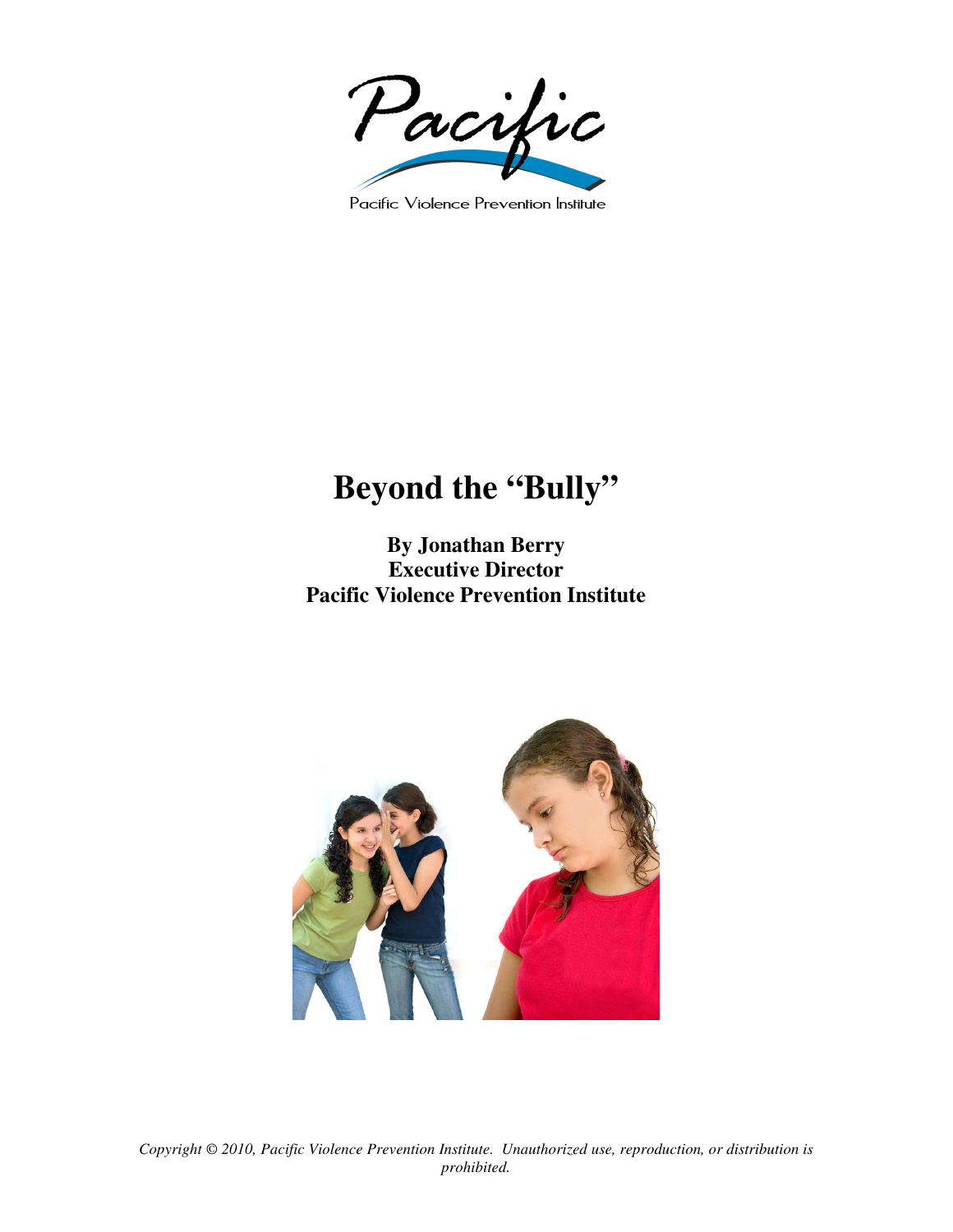## **Beyond the "Bully"**

## **By Jonathan Berry Executive Director Pacific Violence Prevention Institute**

There are all kinds of bullying and harassment prevention programs. Some programs attempt to prevent bullying by teaching students skills so that they can stand up for themselves when they are confronted by a "bully" or to encourage them to go get help from an adult. Some work with teachers, staff, and administrators at schools to identify "bullies", and then work to get "bullies" professional help for their behavior. Some programs train peer mediators to bring the "bully" and the victim together so that they can try to mediate a solution to the issue. Other programs train students to act as student hall monitors, playground monitors, or lunch monitors so that they can bring "bullies" to the attention of adults. What do all of these programs have in common? They all focus on identifying and interrupting the behavior of so-called "bullies". So what is a "bully"? The PVPI operationally defines a **bully** as:



*Bully: An individual identified as having a pattern of using violent, aggressive, or intimidating behavior to gain control over others.* 

Most students can identify the handful of students at their school that fit this description. Stereotypically, these are large—or in some way physically or verbally intimidating—students, roaming the halls terrorizing their victims. Research has shown that students who are identified as "bullies" are often victims of abuse themselves, do not have close connections with family, friends, or teachers. They are generally physically aggressive, with pro-

violence attitudes, and are typically hot-tempered, easily angered, and impulsive, with a low tolerance for frustration. Bullies have a strong need to dominate others and usually have little empathy for their targets (Olweus, 1998, pp 34-43).

In fact, the behavior of students fitting this definition is very similar to those who demonstrate a pattern of domestic or relational violence. Domestic abusers display a pattern of controlling and coercive conduct that serves to deprive victims of safety and autonomy. They often believe they are entitled to power and control over their partners, and will use violence to maintain this power differential (ACADV, http://www.acadv.org/abusers.html). If they feel that they are losing control they are likely to lash out in an attempt to reassert their authority.

Bullies display very similar behaviors. They seek to control their victims through violence, and will impose arbitrary rules on their targets. It is not uncommon for bullies to ban their targets from certain parts of the school, or to make their target give them money or perform some kind of service for them in exchange for not getting beaten up. If a bully feels that he is loosing control over his target, he will likely escalate the violence against the target, or shift his attacks to other victims.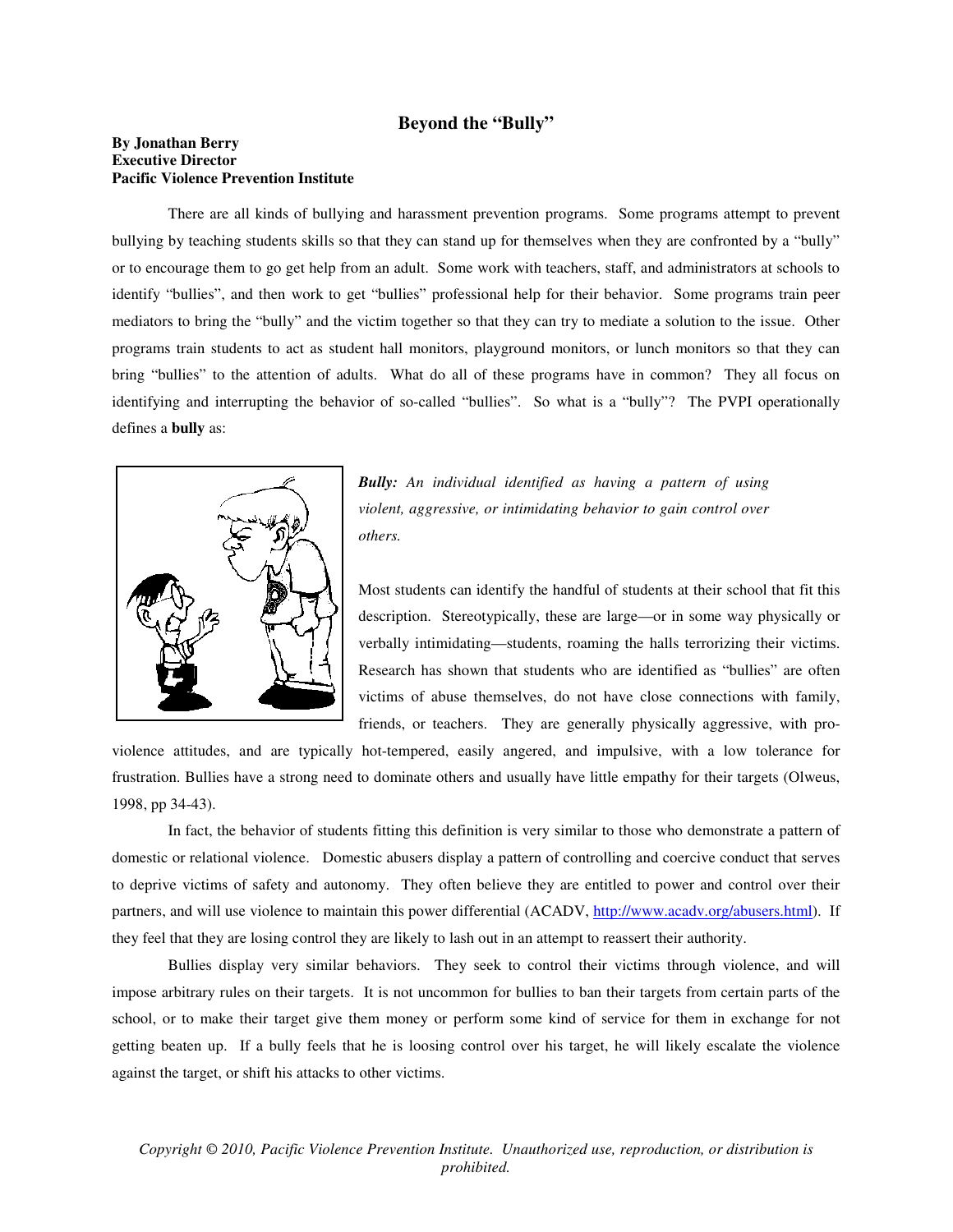While teachers and administrators need to intervene in these students' behavior, it may be difficult for this intervention to prevent future violent behavior—in fact, in many cases this behavior requires professional psychological and behavioral intervention. Many school districts have policies and procedures in place to identify these students, and refer them to mental heath professionals where they can be properly evaluated and treated.

While the stereotypical "bully" does exist, and does cause problems at every school, in our work with countless high school and middle school students we have learned that this is not the main problem. We've found that most students are able to identify the "bullies" and avoid them, thereby avoiding victimization. Only a small percentage of students are actually victimized by the defined "bully" on a regular basis, and while it is very important that adults at school are able to recognize and intervene in this type of violence, there is another type of violence that is far more prevalent, that the vast majority of students experience, practically on a daily basis. The PVPI has defined this type of violence as *Bullying and Harassment Behavior.* 

## **Bullying and Harassment Behavior**

The PVPI operationally defines *bullying and harassment behavior* as:

*Bullying and Harassment Behavior: Any type of violent behavior (emotional, physical, sexual) that is used to gain approval from one's peers, gain control over one's peers, or that creates and unsafe or unwelcome environment.* 

While this definition may seem very similar to the definition of a "bully", there are some important differences. One of the most important is that most people engage in bullying and harassment behavior, while very few are identified to have a pattern of violent behavior. The goal of bullying and harassment behavior is often to gain approval from peers. Bullying and harassment behavior may occur without provocation, however, in some cases the perpetrator may feel that they are justified in their behavior based on some sort of interaction that the perpetrator has had with the victim in the past. Those who engage in bullying and harassment behavior are usually more popular with their peers than students who are simply mean or aggressive.

There are many actions that constitute bullying and harassment behavior and some of the most common forms are not physically violent. These behaviors include spreading rumors, putting people down, shunning, telling inappropriate or offensive jokes, or using words that may be offensive to individuals or groups of people. Bullying and harassment behavior can be committed whether the victim or target is present or not. These behaviors are so prevalent that they create an atmosphere that makes it easier for acts of violence to escalate. In many cases fighting or other forms of physical violence can be traced back to acts of violence that may seem much less severe.

While the damage caused by "bullies" can't be understated, a greater focus should be put on bullying and harassment behavior. By focusing on bullying and harassment behavior a violence prevention program will be able to address a problem that affects everyone. Whether as a victim, perpetrator, or bystander at one time or another everyone experiences bullying and harassment behavior, so prevention efforts will be able to approach this topic in a